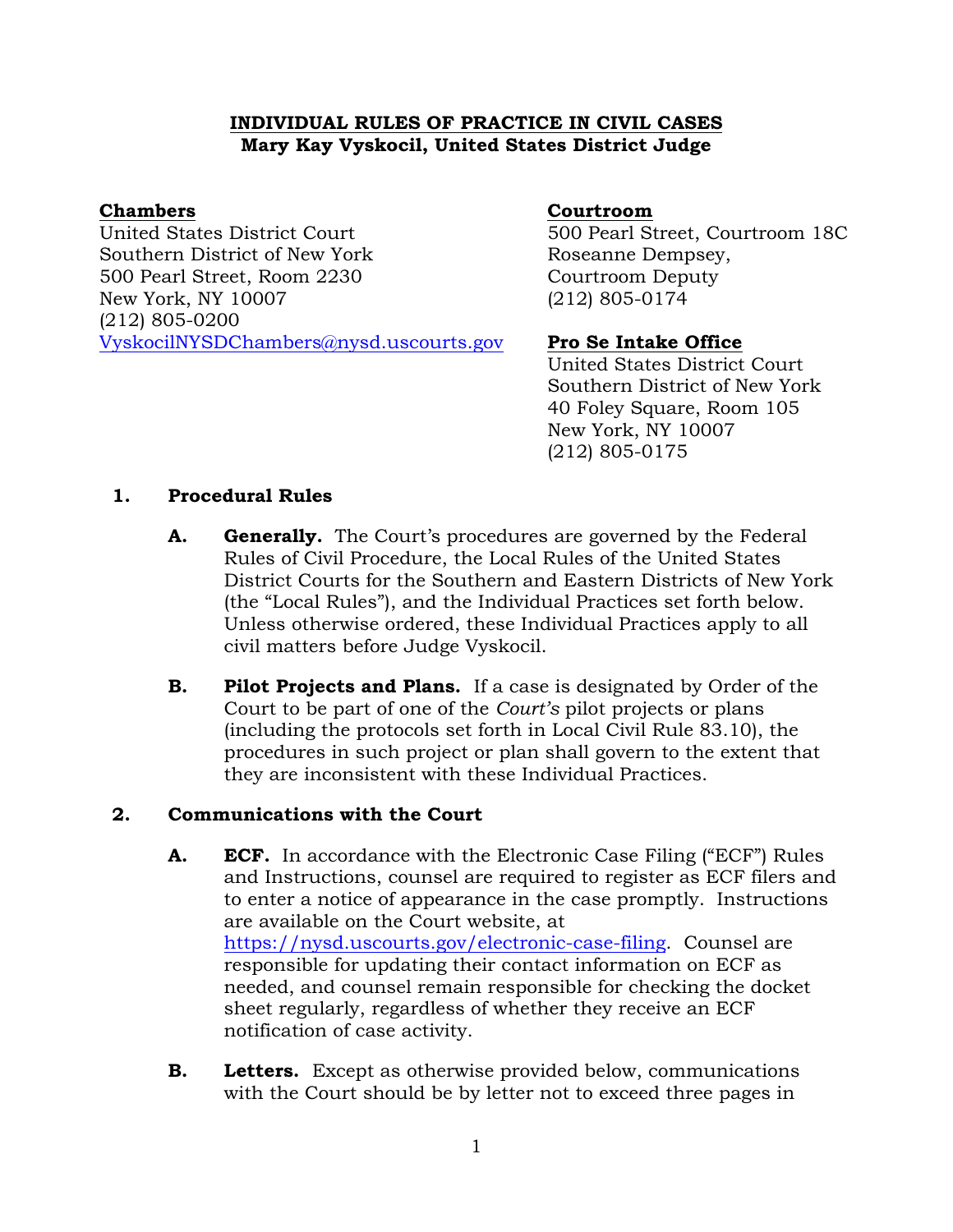length. Unless there is a request to file a letter under seal or a letter contains sensitive or confidential information, letters should be filed electronically on ECF, with copies simultaneously delivered to all counsel.

**Copies of correspondence between counsel shall not be filed on ECF or otherwise sent to the Court** (except as exhibits to an otherwise properly filed document).

- **i. By a Pro Se Party.** All communications with the Court by a *pro se* party must be sent to the Pro Se Intake Office. You may contact the Pro Se Intake Office at (212) 805-0175 during normal business hours, 8:30am - 5:00pm, Monday – Friday. No documents or filings should be sent directly to Chambers. Copies of correspondence between a *pro se* party and counsel should not be sent to the Court.
- **C. Urgent Communications.** Materials filed via ECF are generally reviewed within one business day of filing. If a given submission requires immediate attention, please notify Chambers by telephone after it is filed by ECF.
- **D. Telephone Calls.** For docketing, scheduling, and calendar matters, call the Courtroom Deputy Roseanne Dempsey at (212) 805-0174 between 9:00AM and 4:30PM. Otherwise, telephone calls to Chambers are permitted only for urgent matters.
	- **i. By a** *Pro Se* **Party.** *Pro se* parties are not permitted to telephone Chambers. *Pro se* parties are directed to contact the Pro Se Intake Office at (212) 805-0175.
- **E. Faxes.** Faxes to Chambers are not permitted (unless specifically directed by the Court).
- **F. Hand Deliveries.** Where requested by the Court, hand-delivered mail should be left with the Court Security Officers at the Worth Street entrance of the Daniel Patrick Moynihan United States District Courthouse at 500 Pearl Street, New York, NY 10007, and may not be brought directly to Chambers. Hand deliveries are continuously retrieved from the Worth Street entrance by Courthouse mail staff and then taken to Chambers. If the handdelivered letter is urgent and requires the Court's immediate attention, ask the Court Security Officers to notify Chambers that an urgent package has arrived that needs to be retrieved by Chambers staff immediately.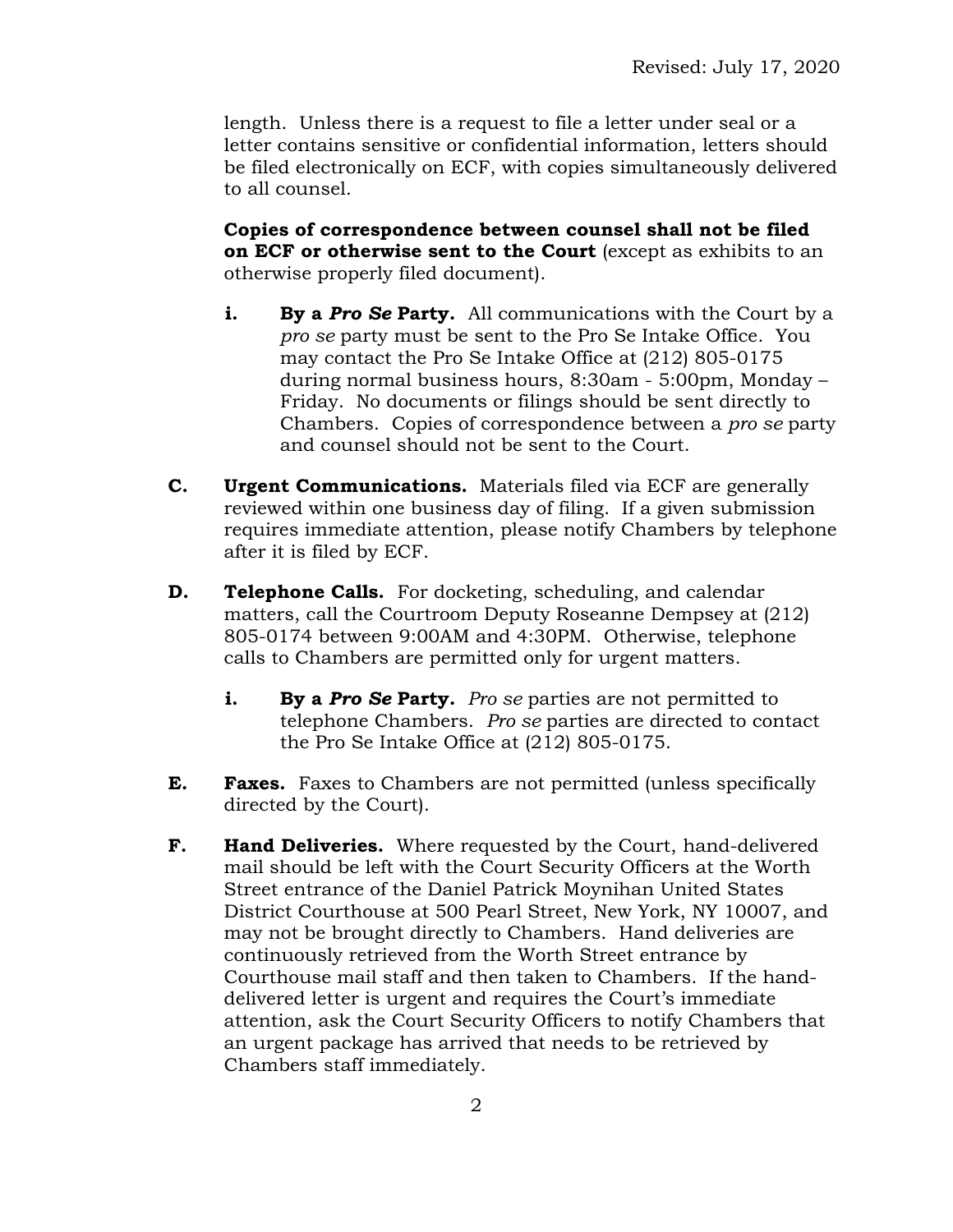- **G. Requests for Adjournments or Extensions of Time.** Letter motions for adjournments or extensions of time should state: (i) the original due date; (ii) the number of previous requests for adjournment or extension of time; (iii) whether these previous requests were granted or denied; (iv) the reason for the current request; and (v) whether the adversary consents, and, if not, the reasons given by the adversary for refusing to consent. If the requested adjournment or extension affects any other scheduled dates, a proposed Revised Scheduling Order must be attached. All requests for adjournments or extensions of time, including requests on consent, must be made at least 72 hours prior to the scheduled appearance. Absent good cause, failure to comply with this deadline will result in denial of the request.
	- **i. By a** *Pro Se* **Party.** Requests for extensions by *pro se* parties should be submitted to the Pro Se Office, and shall include the information specified in Rule 2(D), except that a *pro se* party may, but is not required to, submit a proposed Revised Scheduling Order.
- **H. Proposed Orders and Stipulations.** All stipulations and proposed orders — with the exception of emergency applications, including temporary restraining orders and preliminary injunctions should be filed electronically using the Court's ECF system. Emergency applications should be filed with the Orders and Judgments Clerk, in person at 40 Foley Square, Room 105. Courtesy copies need not be sent to Chambers. For further information, parties are directed to consult the SDNY Electronic Case Filing Rules & Instructions, available at [https://nysd.uscourts.gov/electronic-case-filing.](https://nysd.uscourts.gov/electronic-case-filing)
- **I. Related Cases.** After an action has been accepted as related to a prior filing, all future court papers and correspondence must contain the docket number of the new filing as well as the docket number of the case to which it is related (e.g., 19 Civ. 1234 [rel. 18 Civ. 4321]).
- **J. Cases Removed from State Court.** Counsel for the removing party or parties must, in addition to providing a copy of all process, pleadings, and papers served upon the defendants pursuant to 28 U.S.C. § 1446(a), provide the Court with a courtesy copy of any pleading filed or served while the case remained in state court. Counsel for all parties must file notices of appearance in this Court promptly upon removal.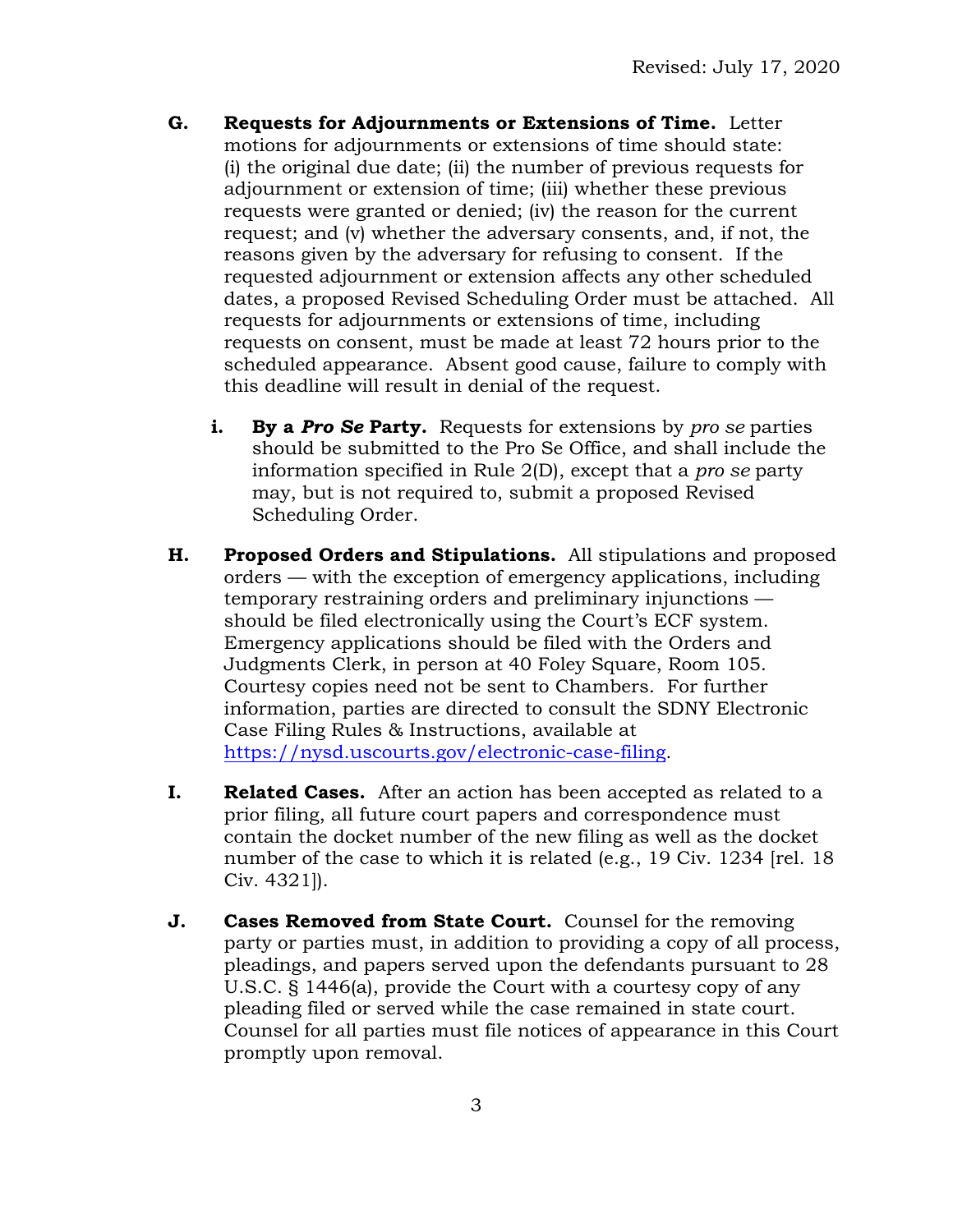# **3. Conferences**

- **A. Attendance by Principal Trial Counsel.** The attorney who will serve as principal trial counsel must appear at all conferences with the Court.
- **B. Participation by Junior Attorneys:** The Court encourages the participation of less experienced attorneys in all proceedings including pretrial conferences, hearings on discovery disputes, oral arguments, and examinations of witnesses at trial — particularly where that attorney played a substantial role in drafting the underlying filing or in preparing the relevant witness. The Court is amenable to permitting more than one lawyer to argue for one party if this creates an opportunity for a junior lawyer to participate. Nevertheless, all attorneys appearing before the Court must have authority to bind the party they represent consistent with the proceedings (for example, by agreeing to a discovery or briefing schedule), and should be prepared to address any matters likely to arise at the proceeding. The ultimate decision of who speaks on behalf of the client is for the lawyer in charge of the case, not for the Court.
- **C. Initial Case Management Conference.** The Court will generally schedule a conference pursuant to Federal Rule of Civil Procedure 16(c) to take place within one month of the filing of an Answer to the Complaint. The Notice of Initial Pretrial Conference will be filed on ECF. Plaintiff's counsel is responsible for distributing the Notice of Initial Pretrial Conference to all parties. Pursuant to the Notice, the parties are required to file on ECF and submit via email [\(VyskocilNYSDChambers@nysd.uscourts.gov\)](mailto:VyskocilNYSDChambers@nysd.uscourts.gov) a joint letter and Proposed Civil Case Management Plan and Scheduling Order [\(https://nysd.uscourts.gov/sites/default/files/practice\\_document](https://nysd.uscourts.gov/sites/default/files/practice_documents/MKV%20Vyskocil%20Case%20Management%20Plan.pdf) [s/MKV%20Vyskocil%20Case%20Management%20Plan.pdf\)](https://nysd.uscourts.gov/sites/default/files/practice_documents/MKV%20Vyskocil%20Case%20Management%20Plan.pdf) in PDF and Microsoft Word format one week prior to the Initial Pretrial Conference.
- **D. Discovery Disputes.** The parties are to follow Local Civil Rule 37.2 with the following modifications: Any party wishing to raise a discovery dispute with the Court must first confer in good faith with the opposing party, in person or by telephone, in an effort to resolve the dispute. If this meet-and-confer process does not resolve the dispute, the party may file on ECF a **joint** letter, no longer than four pages, explaining the nature of the dispute and setting forth the position of each party with respect to the disputed issue, and requesting an informal conference. Such a letter must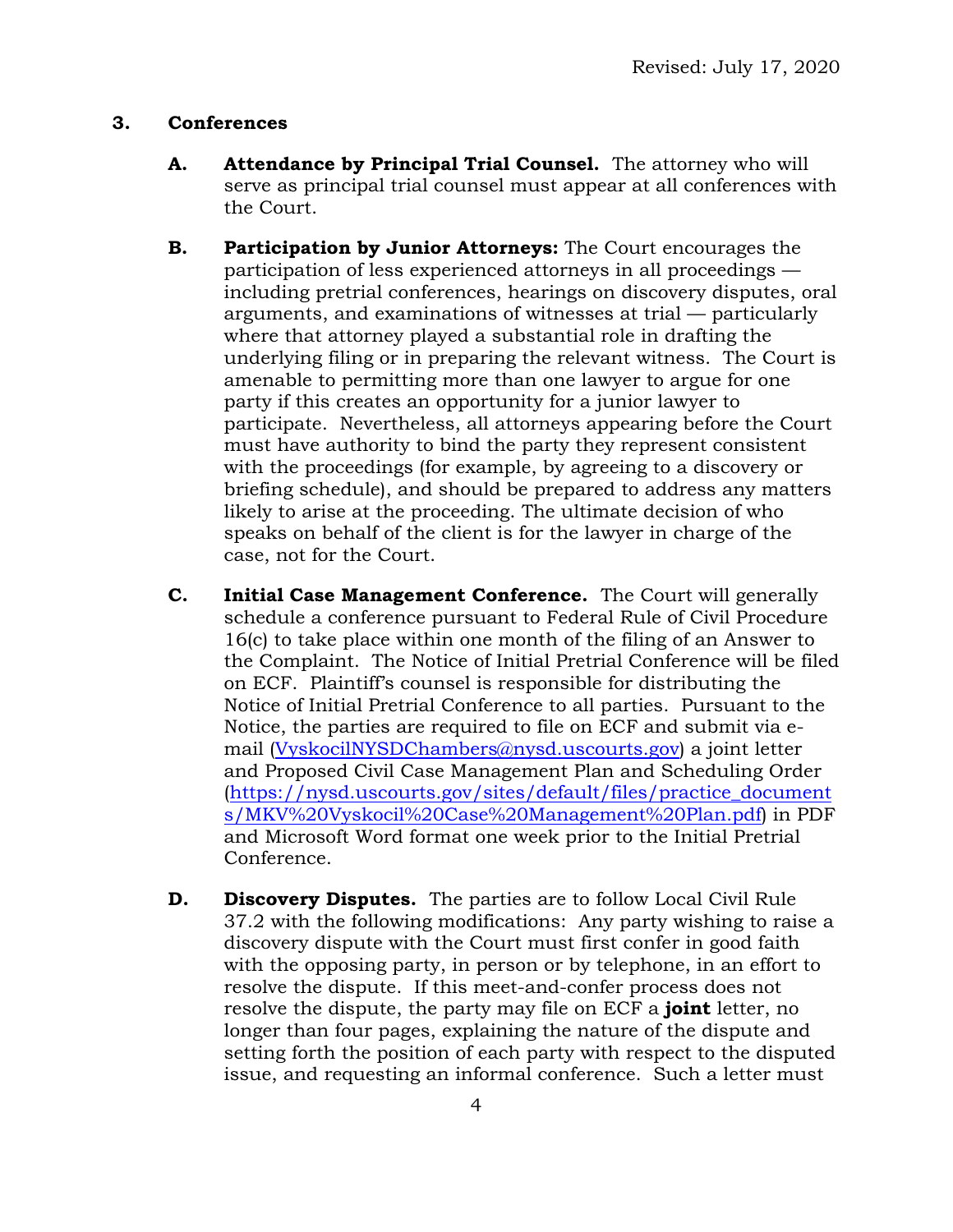include a representation that the meet-and-confer process occurred and was unsuccessful. After reviewing the joint letter, the Court may schedule a conference with the parties or ask for additional submissions in order to resolve the dispute.

*Counsel should seek relief in accordance with these procedures in a timely fashion. Specifically, parties should seek relief with respect to discovery in sufficient time to obtain a ruling and any further discovery that is ordered in advance of the discovery cutoff. If a party waits until near the close of discovery to raise an issue that could have been raised earlier, the party is unlikely to be granted the relief that it seeks, let alone more time for discovery.*

**E. Post-Discovery Conference**. In the Case Management Plan, the Court will schedule a Post-Discovery Conference to occur after all discovery has closed. In advance of the Post-Discovery Conference, the parties must submit a joint status letter, as described in the Case Management Plan and Scheduling Order. Any pre-motion filings for post-discovery dispositive motions will be addressed at the Post-Discovery Conference. Pre-motion letters and related filings (as described in  $\P$ 4(A)(i) below) must be submitted to the Court at least seven days before the Post-Discovery Conference. Deadlines for briefing dispositive motions and submission of pretrial materials (*see* ¶7) will be set at the conference.

# **4. Motions**

### **A. General Rules**

**i.** Pre-Motion Submissions in Civil Cases. Parties wishing to file a motion to dismiss, a motion for summary judgment, a motion for judgment on the pleadings, a motion for sanctions, and any motions concerning discovery should, prior to filing any motion, request a pre-motion conference with the Court. Motions concerning discovery are discussed in Section 3(D) above.

Pre-motion conferences are **not** required with respect to:

- Motions by incarcerated *pro se* litigants;
- Applications for temporary restraining orders;
- Applications for injunctions;
- Motions to remand;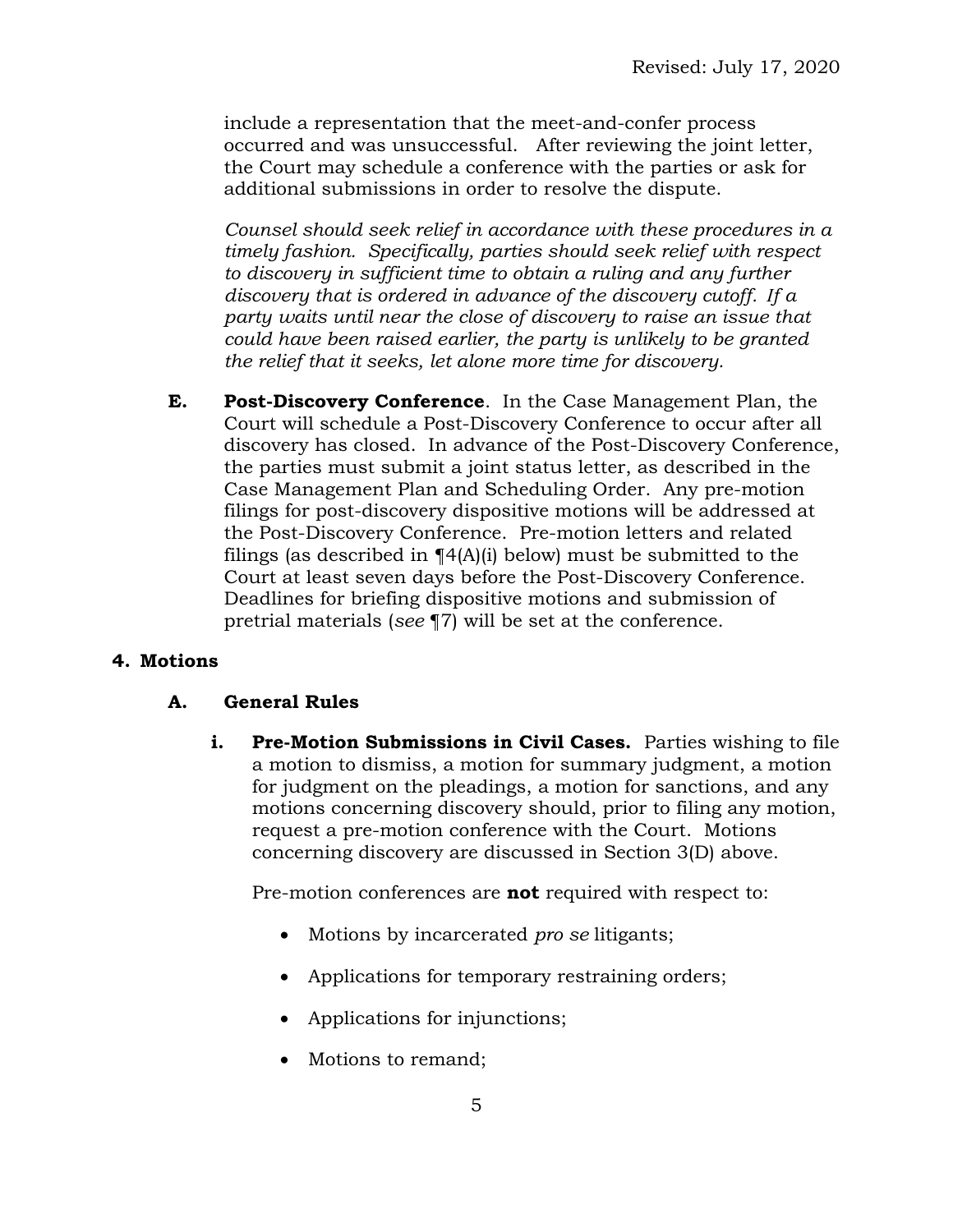- Motions for reargument;
- Motions described in Federal Rules of Appellate Procedure  $4(a)(4)(A);$
- Applications for attorney's fees;
- Motions for reduction of sentences;
- Objections to a Magistrate Judge's ruling;
- Motions brought on by order to show cause;
- Motions for admission *pro hac vice;*

To request a pre-motion conference, the party wishing to make a motion shall file a letter, not to exceed three pages, briefly describing the motion that is contemplated and summarizing the grounds for the proposed motion, and whether the motion is on consent of all parties. If the motion is not on consent, any opposing party should file a letter setting forth its position, not to exceed three pages, within three business days after the request is filed. The Court will then determine whether to hold a pre-motion conference in the matter. Courtesy copies are not necessary unless otherwise directed by the Court.

If a case has been referred to a magistrate judge for any reason that does not include dispositive motions, the parties should address pre-motion letters about dispositive motions to Judge Vyskocil, and Judge Vyskocil will hold any pre-motion conference and control the briefing schedule for the motion.

**If the contemplated motion is for summary judgment under Rule 56 of the Federal Rules of Civil Procedure, the pre-motion conference letter must be accompanied by a copy of the movant's Rule 56.1 statement and any letter in opposition must attach the non-movant's Rule 56.1 Counter-Statement. See 5(C) below. The supporting exhibits need not be filed with the Court until the parties submit their actual motion (or opposition) and supporting memoranda. Pre-motion letters concerning a motion for summary judgment must be filed one week in advance of the Post-Discovery Conference (***see* **¶3E).**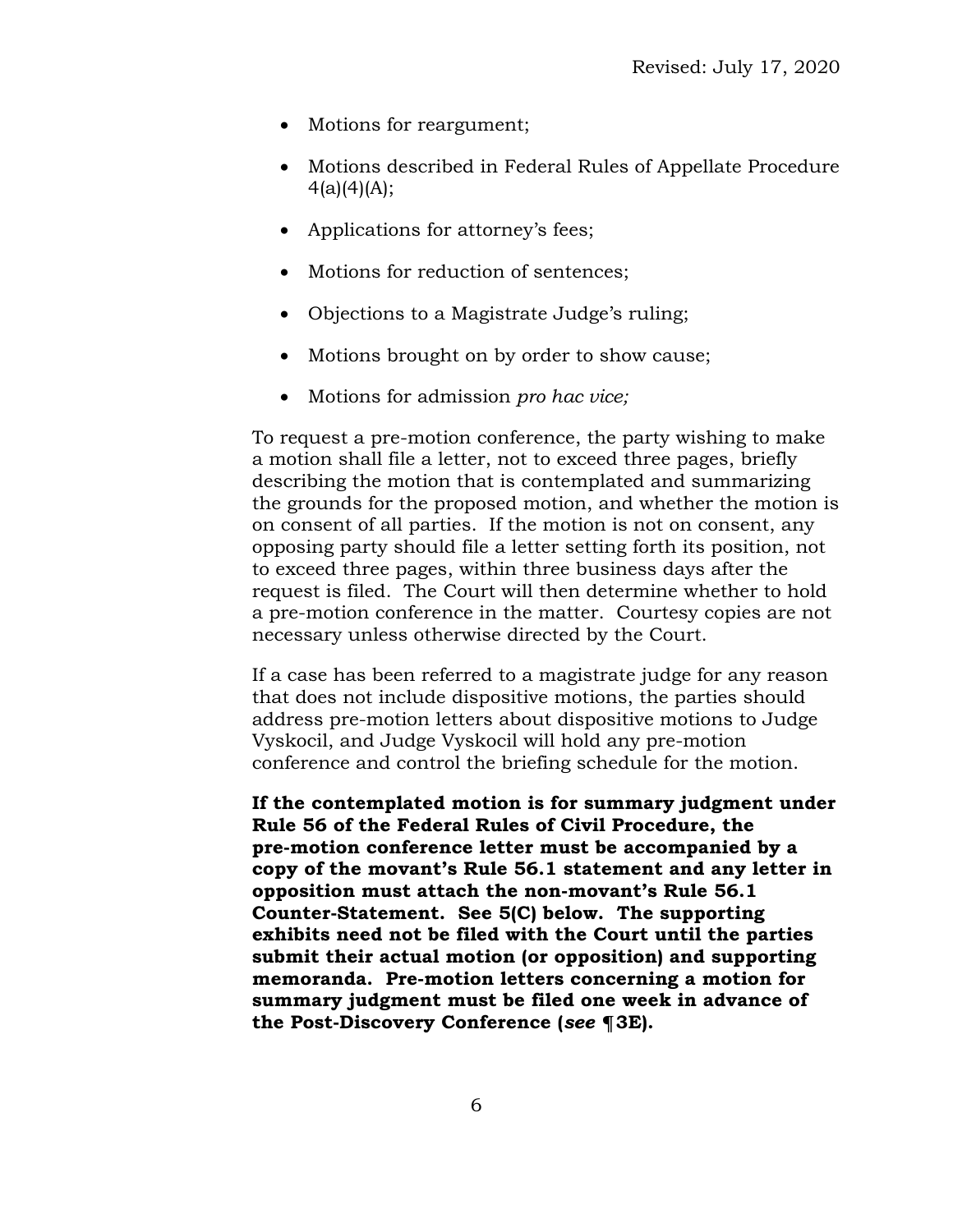*The submission of a pre-motion letter does not stay any future deadlines, except that submission of a pre-motion letter concerning a motion to dismiss will stay a defendant's time to answer or otherwise move with respect to the Complaint.* 

- **ii. By a** *Pro Se* **Party.** Pre-motion submissions are not required from *pro se* parties. If the *pro se* party's adversary files a premotion submission, the *pro se* party may, but is not required to, file a response to the pre-motion submission. Any such response shall be due three business days after the pre-motion submission is received by the *pro se* party.
- **iii. Memoranda of Law in Civil Cases.** The typeface, margins, and spacing of motion papers must conform to Local Civil Rule 11.1. Unless prior permission has been granted, memoranda of law in support of and in opposition to motions are limited to 25 pages, and reply memoranda are limited to 10 pages. All memoranda of law shall be in 12-point font or larger, double-spaced, and text-searchable. Memoranda of 10 pages or more shall contain a table of contents and a table of authorities, neither of which shall count against the page limit. Sur-reply memoranda will not be accepted without prior permission of the Court. All appendices to memoranda of law must be indexed.
- **iv. Filing of Motion Papers.** Motion papers shall be filed with the Clerk's Office promptly after service.
- **v. Motion Schedule**  Unless otherwise stipulated by the Court, the schedule for responses and replies to civil motions shall be that established by Local Civil Rule 6.1.
- **vi. Courtesy Copies.** Courtesy copies are not necessary unless otherwise directed by the Court. Upon request, courtesy copies of motion papers, marked as such and including the ECF header (See Section 2(B) above), shall be mailed or handdelivered to the Court by the party making the filing. All courtesy copies should be double-sided, three-hole-punched, tabbed, and placed in binders.
- **vii.** Oral Argument on Motions. Parties may request oral argument by letter at the time their moving or opposing or reply papers are filed. After reviewing the motion papers, the Court will determine whether argument will be heard and, if so, will advise counsel of the argument date.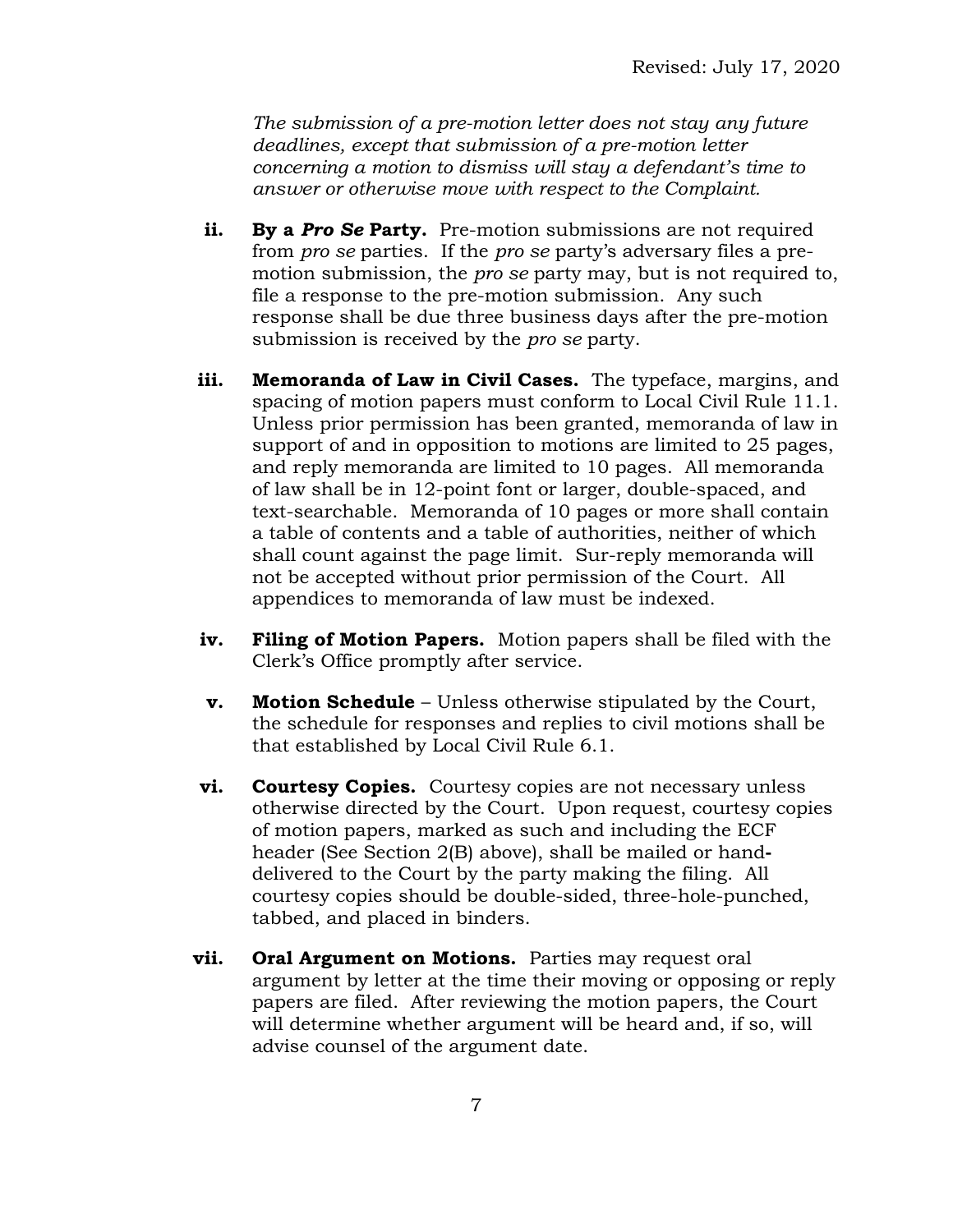- **B. Letter Motions.** Letter motions with respect to administrative matters may be filed via ECF if they comply with the Local Rules and the S.D.N.Y. Electronic Case Filing Rules and Instructions. All requests for adjournments, extensions, and pre-motion conferences should be filed as letter motions. If the letter motion is not on consent, any opposing party should submit a letter setting forth its position, within three business days after the initial letter motion is received.
- **C. Motions to Dismiss.** When a motion to dismiss is filed, the nonmoving party must, within fourteen (14) days of filing of the motion, notify the Court and its adversary in writing whether (i) it intends to file an amended pleading and when it shall do so, or (ii) it will rely on the pleading being attacked. This Rule does not alter the time to file a response provided by the Federal and Local Rules. If plaintiff amends its pleading, the defendant must, within fourteen days of service of the amended complaint: (i) file an answer; (2) file a new motion to dismiss; or (3) submit a letter to the Court and the plaintiff stating that it relies on the previously filed motion to dismiss.
- **D. Preliminary Injunction Motions.** The Court generally follows the procedure for the conduct of non-jury trials described in Section 7(C) below.
- **E. Motions to Exclude the Testimony of Experts.** Pursuant to Rules 702-705 of the Federal Rules of Evidence and the line of cases beginning with *Daubert* v. *Merrell Dow Pharmaceuticals, Inc.*, 509 U.S. 579 (1993), motions to exclude testimony of experts must be made by the deadline for dispositive motions and should not be treated as motions *in limine*.
- **F.** *Pro Se* **Notices.** Parties who file a motion to dismiss, a motion for judgment on the pleadings, or a motion for summary judgment must provide the *pro se* party with a copy of the notices required under Local Civil Rules 12.1 or 56.2.
- **G. Default Judgments.** A plaintiff seeking a default judgment must proceed by way of a motion, and NOT by Order to Show Cause, pursuant to the procedure set forth in Attachment A.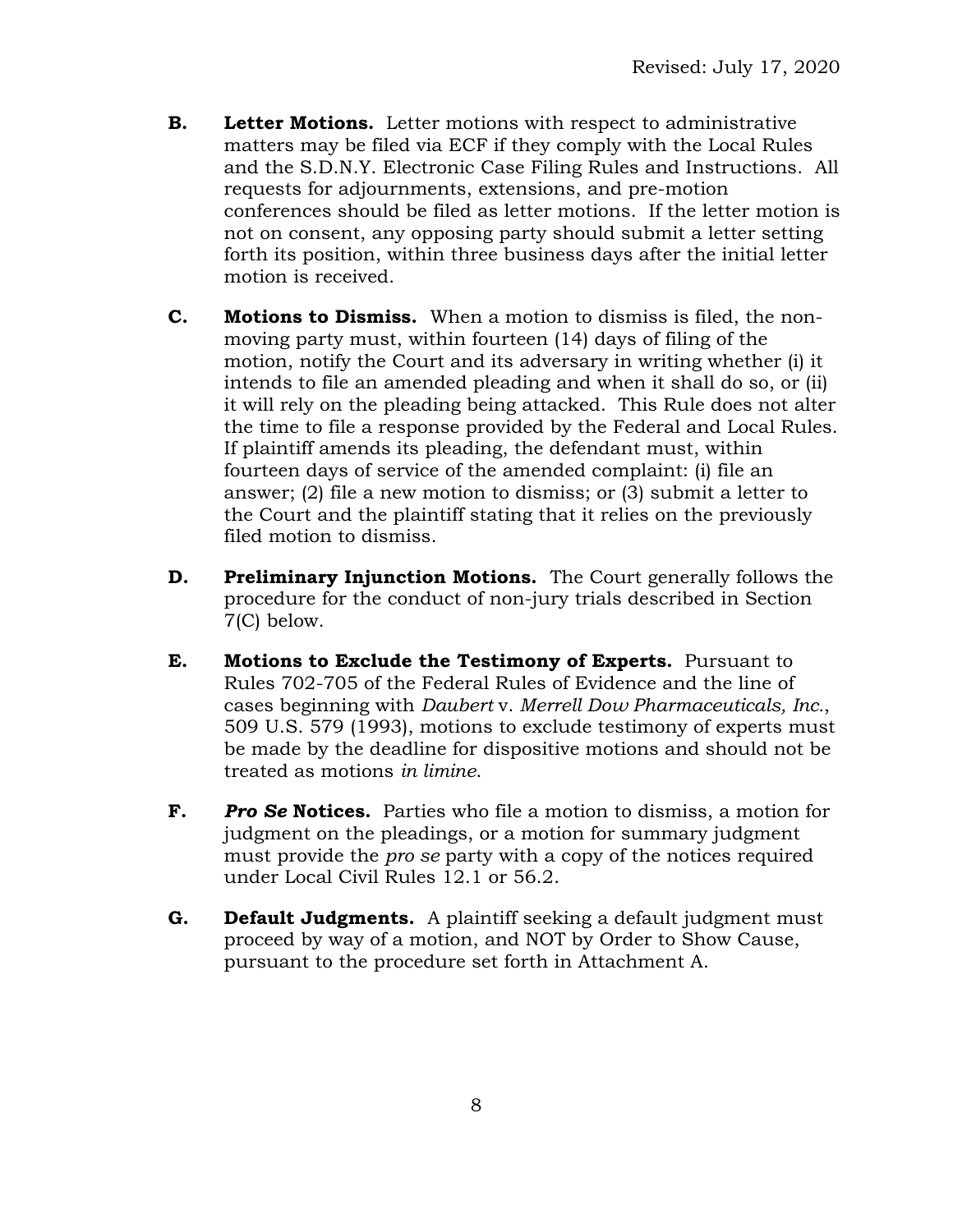#### **5. Special Rules for Summary Judgment Motions.**

- **A. Generally Not Available in Non-Jury Cases.** Absent good cause, the Court will not have summary judgment practice in a non-jury case.
- **B. Courtesy Copy of Deposition Transcript.** Except in *pro se* cases, the parties shall provide the Court with an electronic, textsearchable courtesy copy of any hearing or deposition transcript on which the parties rely, if such a copy is available, unless doing so would be unduly burdensome. Parties should provide these materials on a CD or memory stick and not by e-mail. Where parties rely on deposition testimony, they may quote excerpts of deposition transcripts, but must include (only once) the entire deposition transcript as an exhibit.
- **C. Local Rule 56.1 Statements.** Pursuant to Local Civil Rule 56.1, a movant for summary judgment shall file a statement of material undisputed facts and the opposing party shall respond.
	- **i. Electronic Copy to Other Parties.** Except in *pro se* cases, the moving party should provide all other parties with an electronic copy, in Microsoft Word format, of the moving party's Statement of Material Facts Pursuant to Local Civil Rule 56.1.
	- **ii. Organization of 56.1 Statements.** The 56.1 Statement must be organized into numbered paragraphs and each numbered paragraph must contain only one factual assertion. Each factual assertion must be followed by a citation to the portion(s) of the evidentiary record relied upon.

Except in *pro se* cases, opposing parties must reproduce each entry in the moving party's 56.1 Statement, and set out the opposing party's response directly beneath it. The response must state specifically what is admitted and what is disputed, and the basis for any dispute, citing specific portions of the evidentiary record relied upon. The response may go on to make additional factual allegations in paragraphs numbered consecutively to those of the moving party (*i.e.*, they do not begin re-numbering at 1). If additional factual allegations are made by the opposing party, the moving party must file its own responsive 56.1 Statement addressing the additional assertions.

**iii. Multiple Parties Must Coordinate Statements.** If multiple parties are submitting 56.1 Statements, they must coordinate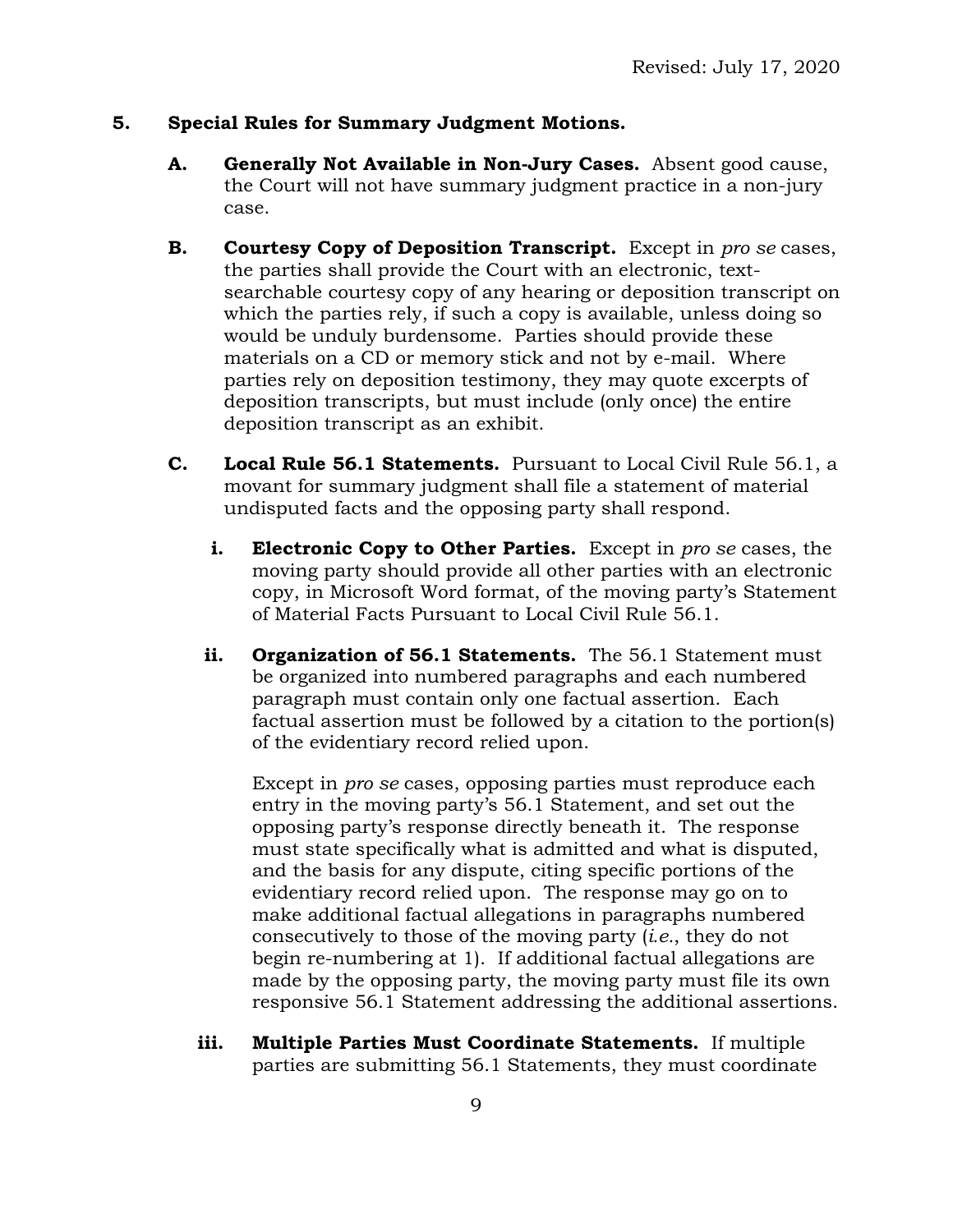their statements to provide for consecutive, non-overlapping, numbered paragraphs in their respective statements.

**iv. Statement of Facts.** Each memoranda of law must include a statement of facts and may not simply incorporate by reference the entirety of a party's 56.1 Statement.

# **6. Other Pretrial Guidance**

- **A. Notice of Orders and Judgments.** The Court will provide notice of entry of any order or judgment through the Electronic Filing System for all ECF cases. The Court will not send facsimile copies of orders of judgments, except in cases which are not ECF cases and in extraordinary circumstances. It remains the duty of counsel for a party to review regularly the docket sheet of a case.
- **B. Applications for a Temporary Restraining Order.** A party must confer with his or her adversary before making an application for a temporary restraining order unless the requirements of Fed. R. Civ. P. 65(b) are met. As soon as a party decides to seek a temporary restraining order, he or she must call Chambers at (212) 805-0200 and state clearly whether (i) he or she has notified the adversary, and whether the adversary consents to temporary injunctive relief; or (ii) the requirements of Fed. R. Civ. P. 65(b) are satisfied and no notice is necessary. If a party's adversary has been notified but does not consent to temporary injunctive relief, the party seeking a restraining order must bring the application to the Court at a time mutually agreeable to the party and its adversary, so that the Court may have the benefit of advocacy from both sides in deciding whether to grant temporary injunctive relief.
- **C. Settlement Agreements.** As a general rule, the Court will not retain jurisdiction to enforce settlement agreements. If the parties wish that the Court retain jurisdiction to enforce a settlement agreement, the parties must file a motion containing that request and the reasons for retaining jurisdiction and attaching a copy of the settlement agreement on the public docket (or explaining why the settlement agreement is not made public at the time of the Motion). Upon receipt of the motion, the Court will decide whether to retain jurisdiction. Absent compelling circumstances, the Court will not retain jurisdiction to enforce a confidential settlement agreement.
- **D. Bankruptcy Appeals.** The briefing schedule and format and length specifications set forth in the applicable provisions of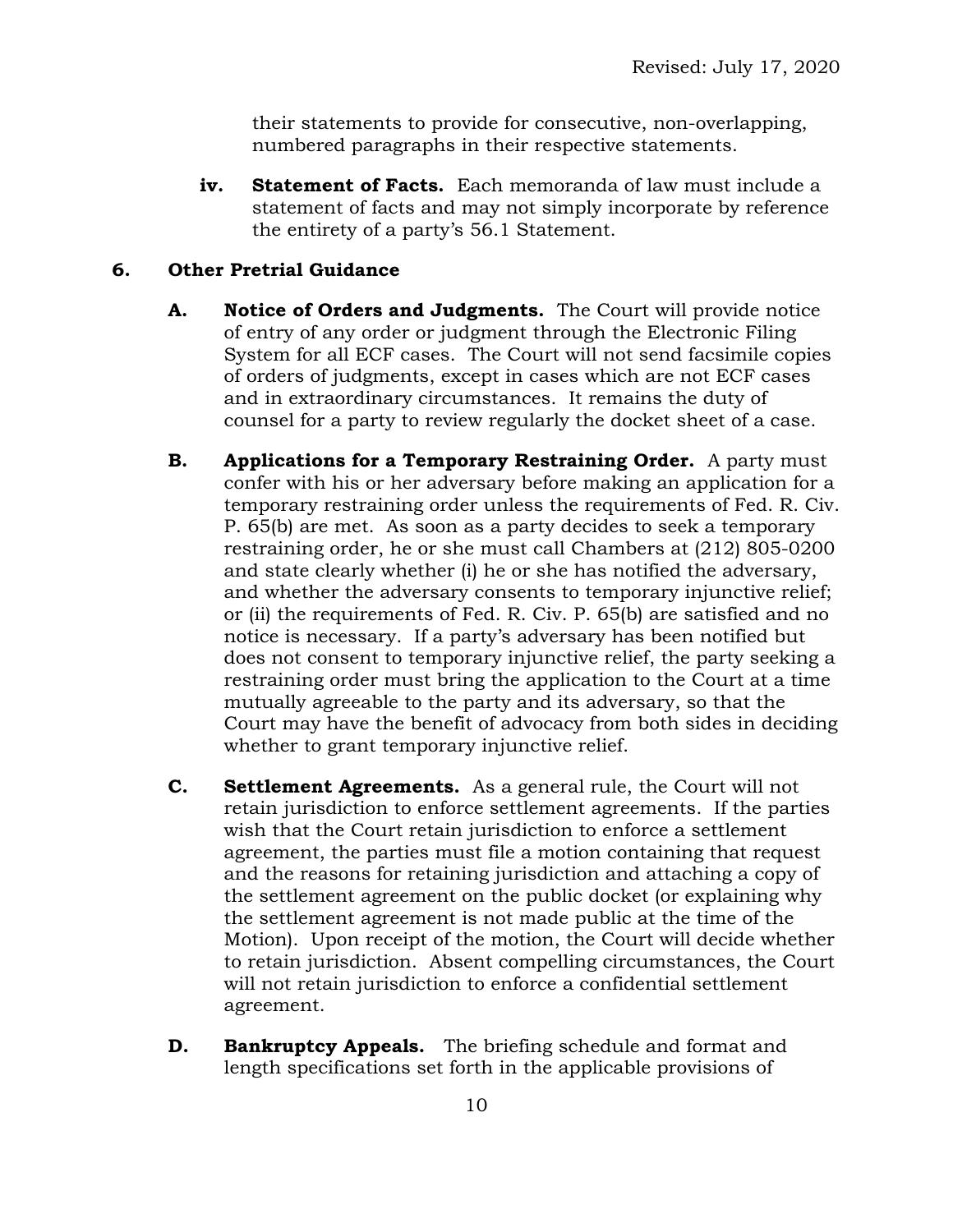Federal Rules of Bankruptcy Procedure shall govern unless otherwise ordered by the Court. Counsel may extend the default deadlines by stipulation submitted to the Court no later than two business days before the brief is due.

# **7. Trial Procedures**

- **A. Joint Pretrial Order.** The parties shall file on ECF, and e-mail to the Court, within thirty (30) days of the Post-Discovery Conference, unless otherwise ordered by the Court, a proposed joint pretrial order, which shall include the following:
	- **i.** The full caption of the action;
	- **ii.** The names, law firms, addresses, telephone (including mobile phone) and fax numbers, and email addresses of trial counsel;
	- **iii.** A brief statement by plaintiff as to the basis of subject matter jurisdiction, and a brief statement by each other party as to the presence or absence of subject matter jurisdiction. Such statements shall include citations to all statutes relied on and relevant facts as to citizenship and jurisdictional amount;
	- **iv.** A brief summary by each party of the claims and defenses that the party asserts remain to be tried, including citations to any statutes on which the party relies. Any claim or defense not so identified will be deemed withdrawn. Such summaries shall also identify all claims and defenses previously asserted which are not to be tried. The summaries should not recite any evidentiary matter;
	- **v.** A statement as to whether all parties have consented to trial by a magistrate judge, without identifying which parties do or do not consent;
	- **vi.** A statement by each party as to whether the case is to be tried with or without a jury and the number of trial days needed;
	- **vii.** A joint statement summarizing the nature of the case, to be read to potential jurors during jury selection;
	- **viii.** A list of people, places, and institutions that are likely to be mentioned during the course of the trial, to be read to potential jurors during jury selection;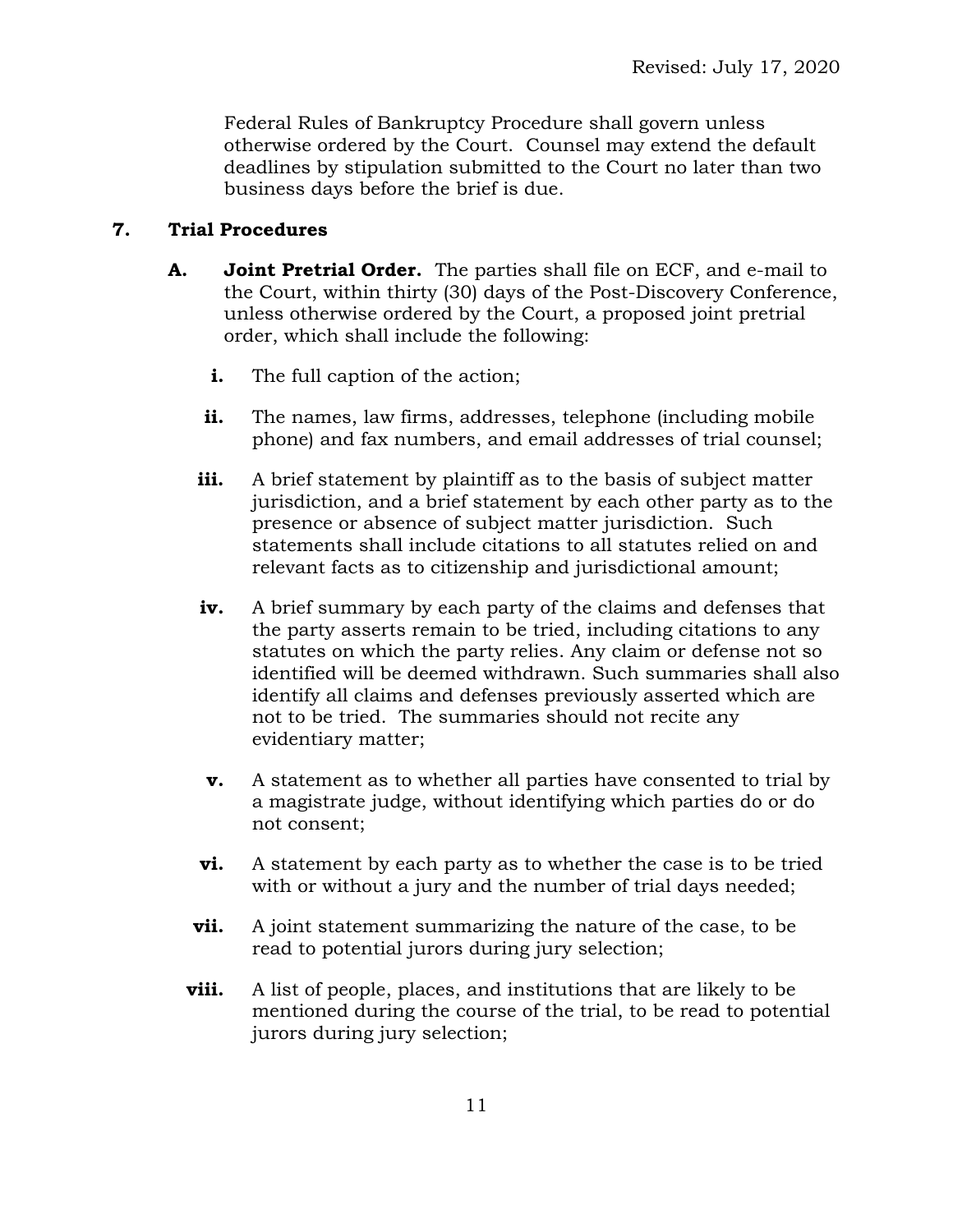- **ix.** Any stipulations or agreed statements of fact or law to which all parties consent, including a certification by lead trial counsel for all parties that they have met face-to-face for the purpose of endeavoring to reach agreement upon stipulations of fact and stipulations of testimony and the content of their stipulations;
- **x.** A list of all trial witnesses, indicating whether such witnesses will testify in person or by deposition, and a brief summary of the substance of each witness's testimony;
- **xi.** A designation (page and line) of deposition testimony to be offered by each party in its case in chief and any counterdesignations and objections by any other party;
- **xii.** A list by each party of exhibits to be offered in its case in chief, with one star indicating exhibits to which no party objects on grounds of authenticity, and two stars indicating exhibits to which no party objects on any ground. If there are objections, the objecting party must include a brief statement that makes clear the basis for its objection and provide any necessary supporting authority;
- **xiii.** A statement of the damages claimed and any other relief sought, including the manner and method used to calculate any claimed damages and a breakdown of the elements of such claimed damages; and
- **xiv.** A statement of whether the parties consent to less than a unanimous verdict.
- **B. Required Pretrial Filings.** Each party shall file and serve with the joint pretrial order:
	- **i.** In both jury and non-jury cases, motions addressing any evidentiary issues or other matters that should be resolved *in limine*. \*\*Opposition papers shall be filed within seven days thereafter, and reply papers, if any, shall be filed within four days of any opposition;
	- **ii.** In all cases where a party believes it would be useful to the Court, a pretrial memorandum of law;
	- **iii.** In jury cases, *joint* proposed *voir dire* questions, verdict form and requests to charge. These joint submissions shall consist of single documents, jointly composed, noting any areas of disagreement between the parties. The *voir dire* questions and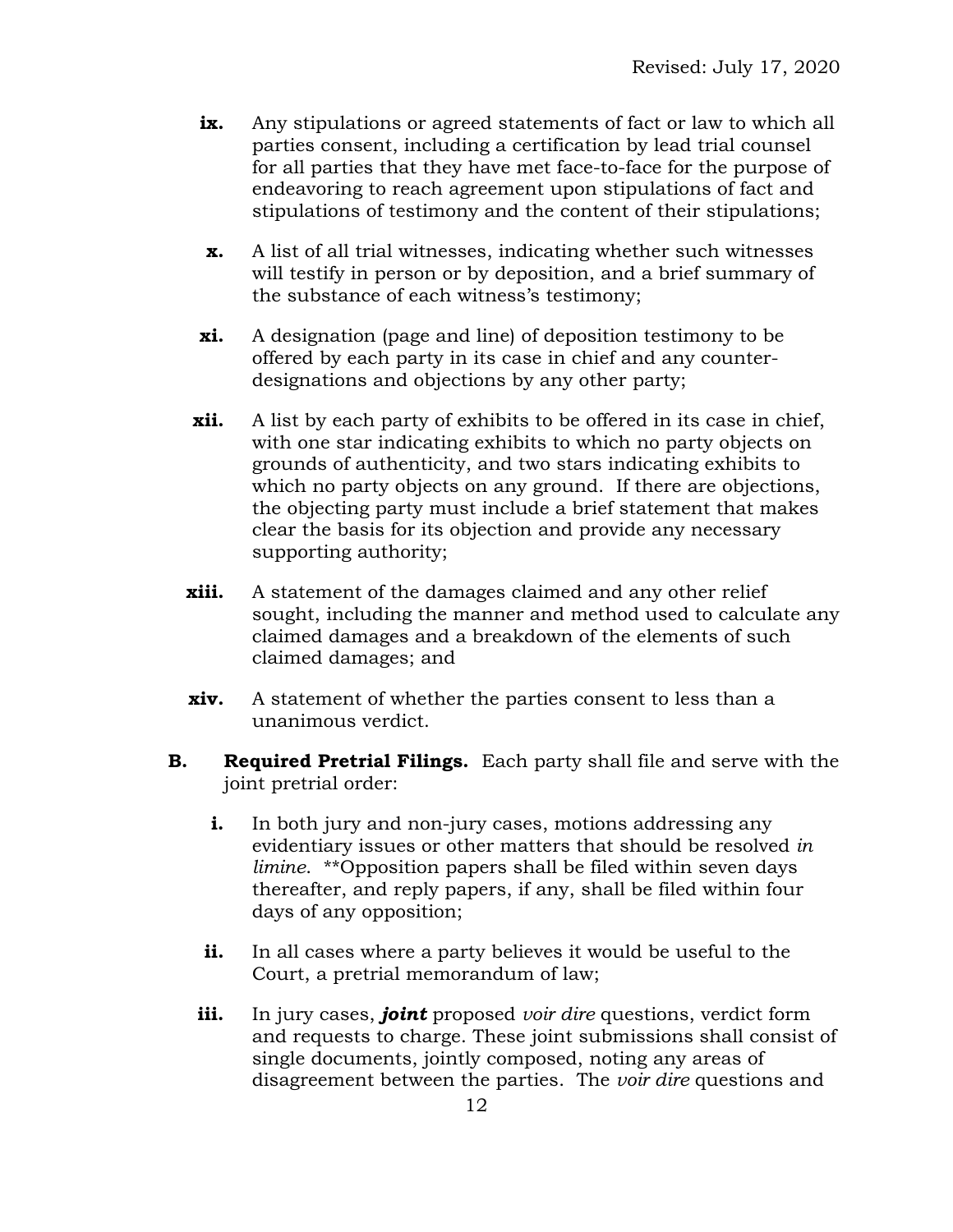jury instructions shall include both the text of any requested questions or instructions as well as a citation, if available, to the authority from which it derives. These documents should also be submitted by e mail to Chambers in Microsoft Word format;

- **iv.** Submit to the Court and serve on opposing counsel, but NOT file on ECF, all documentary exhibits; and
- **v.** In non-jury cases, proposed findings of fact and conclusions of law. The proposed findings of fact should be detailed and should include citations to the proffered trial testimony and exhibits, as there may be no opportunity for post-trial submissions. These documents should also be submitted to Chambers by e mail in Microsoft Word format.
- **C. Additional Submissions in Non-Jury Cases.** At the time the joint pretrial order is filed, each party shall e-mail to the Court and serve on opposing counsel, but not file on ECF, the following:
	- **i.** Copies of affidavits constituting the direct testimony of each trial witness, except for the direct testimony of an adverse party, a person whose attendance is compelled by subpoena, or a person for whom the Court has agreed to hear direct testimony live at the trial. Three business days after submission of such affidavits, counsel for each party shall submit a list of all affiants whom he or she intends to cross-examine at the trial. Only those witnesses who will be cross-examined need to appear at trial. The original signed affidavits should be brought to trial to be marked as exhibits;
	- **ii.** All deposition excerpts which will be offered as substantive evidence, as well as a one-page synopsis of those excerpts for each deposition. Each synopsis shall include page citations to the pertinent pages of the deposition transcripts; and
	- iii. All documentary exhibits.
- **D. Filings in Opposition.** Any party may file on ECF, and e-mail to the Court, the following documents within one week after the filing of the pretrial order:
	- **i.** Objections to another party's requests to charge or proposed *voir dire* questions;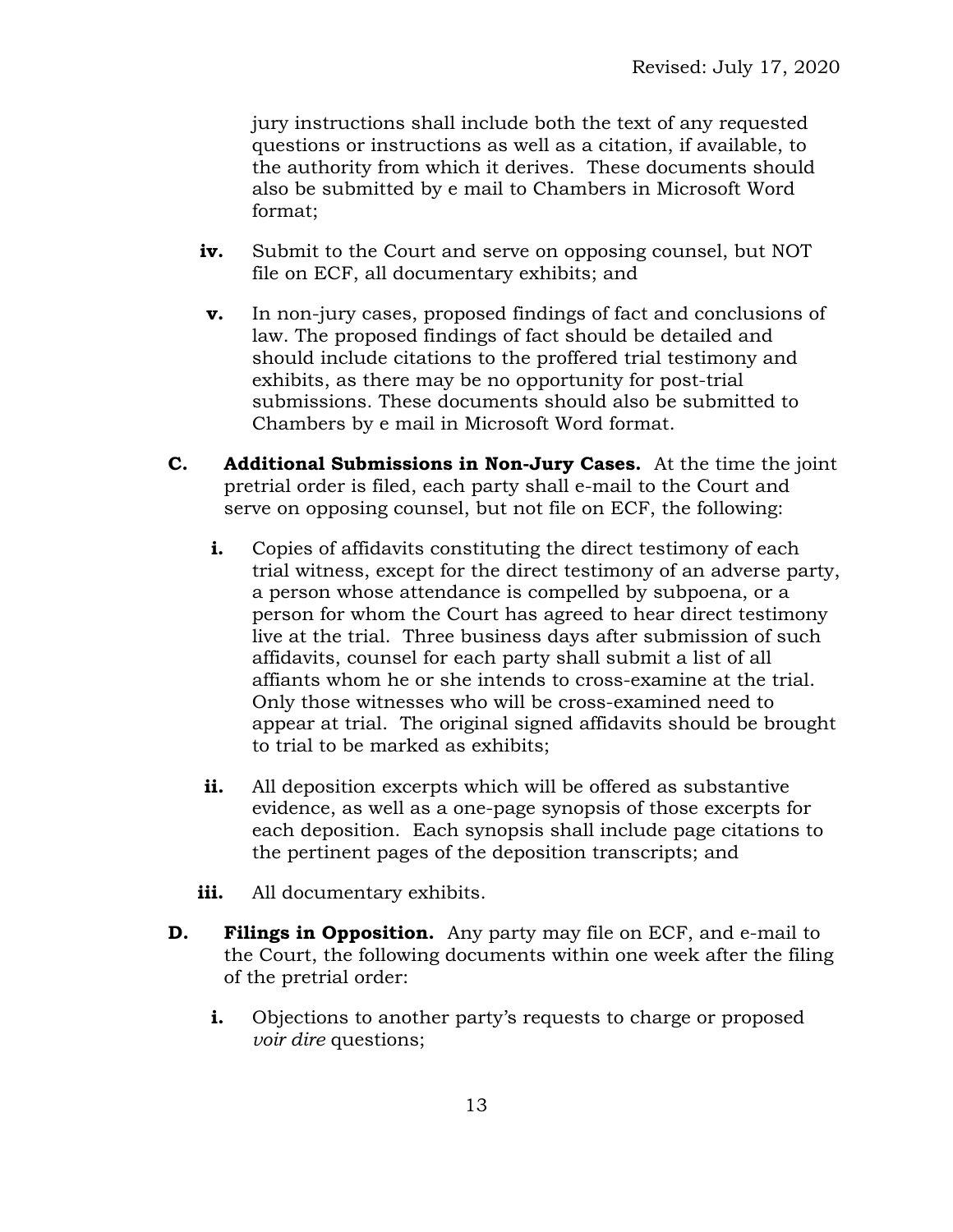- **ii.** Opposition to any motion *in limine*, due within seven days of the filing of the motion; and
- **iii.** Opposition to any legal argument in a pretrial memorandum.
- **E. Courtesy Copies.** Two courtesy copies of all documents identified in Sections 7(A), (B), (C)(i-ii), and (D) above should be mailed or hand-delivered to Chambers on the date on which they are to be served or filed. Only one set of documentary exhibits is required. Voluminous material may be organized either in binders or manila file folders but in any event, the courtesy copies shall be separately arranged into two independent sets.

# **8. Trial Procedures in** *Pro Se* **Cases**

- **A. Generally.** Rule 7 applies equally to cases involving a *pro se* party, with the following exceptions:
	- **i. Pretrial Statement.** Unless otherwise ordered by the Court, within 30 days of the completion of discovery, a *pro se* party shall file a concise, written Pretrial Statement. This Statement need take no particular form, but it must contain the following: (i) a statement of the facts the *pro se* party hopes to prove at trial; (ii) a list of all documents or other physical objects that the *pro se* party plans to put into evidence at trial; and (iii) a list of the names and addresses of all witnesses the *pro se* party intends to have testify at trial. The Statement must be sworn by the *pro se* party to be true and accurate based on the facts known by the *pro se* party. The *pro se* party shall file an original of this Statement with the Pro Se Intake Office. Two weeks after service of the *pro se* party's Statement, counsel for any represented party must file and serve a similar Statement containing the same categories of information.
	- **ii. Pretrial Filings.** The *pro se* party may also file either proposed findings of fact and conclusions of law or a proposed jury charge, but is not required to do so. Counsel for any represented party is directed to follow Rule 7(B)-(D).

### **9. Electronic Filing Under Seal in Civil and Miscellaneous Cases**

**A. Redactions Not Requiring Court Approval.** Federal Rule of Civil Procedure 5.2 describes sensitive information that must be redacted from public court filings without seeking prior permission from the Court.The parties are also referred to the E-Government Act of 2002 and the Southern District's ECF Privacy Policy and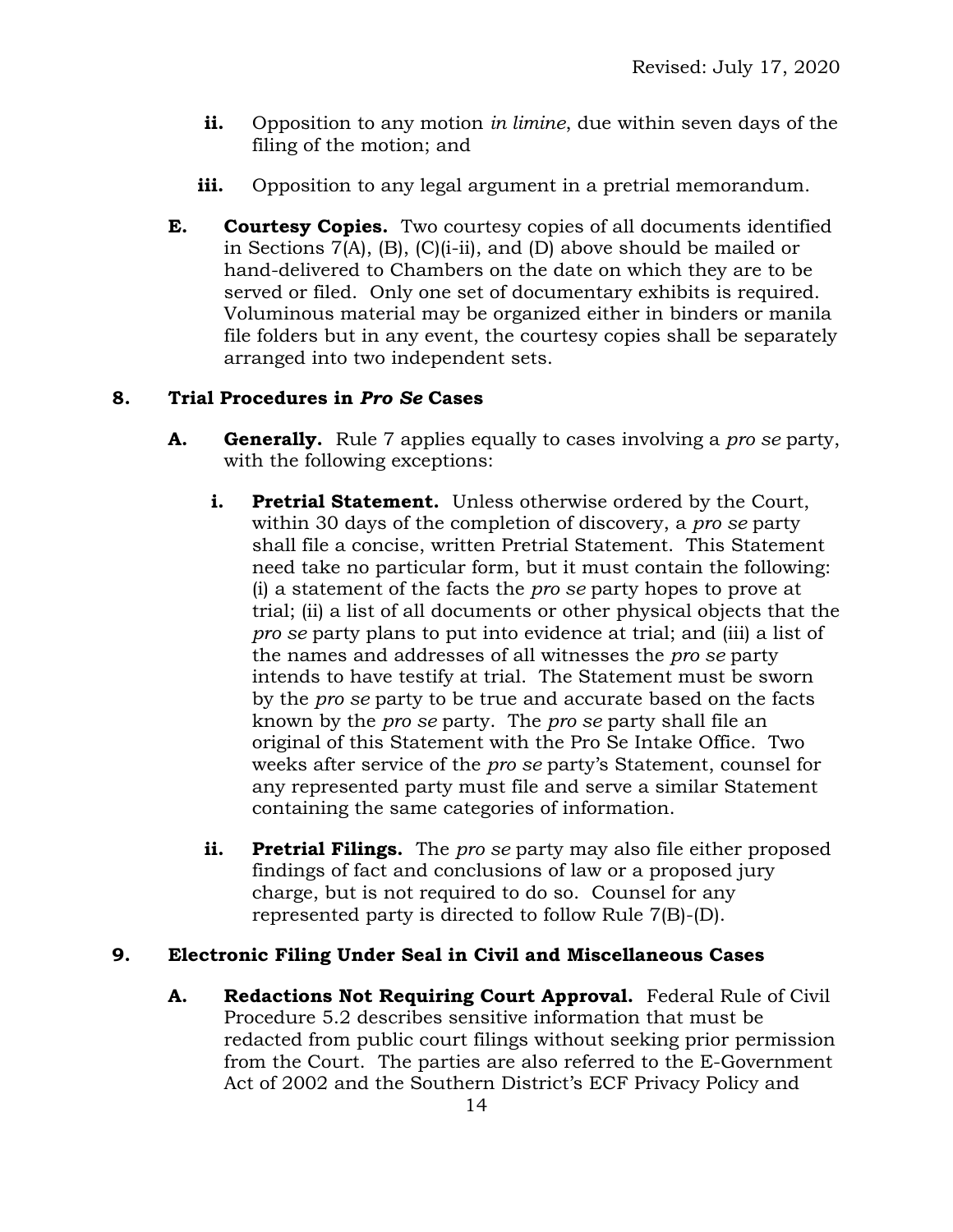Notice Regarding Privacy and Public Access to Electronic Civil and Criminal Case Files (together "Privacy Policy").

- **B. Sealing/Redactions Requiring Court Approval.** Except for redactions permitted by the previous paragraph, all redactions or sealing of public court filings require Court approval. To be approved, any redaction or sealing of a court filing must be narrowly tailored to serve whatever purpose justifies the redaction or sealing and must be otherwise consistent with the presumption in favor of public access to judicial documents. *See, e.g., Lugosch*  v. *Pyramid Co. of Onondaga*, 435 F.3d 110, 119-20 (2d Cir. 2006). In general, the parties' consent or the fact that information is subject to a confidentiality agreement between litigants is not, by itself, a valid basis to overcome the presumption in favor of public access to judicial documents. *See, e.g., In re Gen. Motors LLC Ignition Switch Litig.*, No. 14-MD-2543 (JMF), 2015 WL 4750774, at \*4 (S.D.N.Y. Aug. 11, 2015).
	- **i. Procedures for Filing Documents with Redactions.** Motions or Letter Motions for approval of sealed or redacted filings in civil and miscellaneous cases and the subject documents, including the proposed sealed document(s), must be filed electronically through the Court's ECF system in conformity with the Court's Standing Order 19-mc-00583 and ECF Rules & Instructions Section 6, available at [https://nysd,uscourts.gov/rules/ecf-related-instructions.](https://nysd,uscourts.gov/rules/ecf-related-instructions)

The motion must be filed in public view, must explain the particular reasons for seeking to file that information under seal (including why the redactions are consistent with the standards discussed in Paragraph 9(B) above), and should not include the confidential information sought to be filed under seal or redacted. Supporting papers must be separately filed electronically and may be filed under seal or redacted only to the extent necessary to safeguard information sought to be redacted.

The proposed sealed document must be contemporaneously filed under seal in the ECF system and electronically related to the motion. The summary docket text, but not the sealed document, will be open to public inspection and should not include confidential information sought to be filed under seal.

Where the motion seeks approval to redact information from a document that is to be publicly filed, the filing party shall: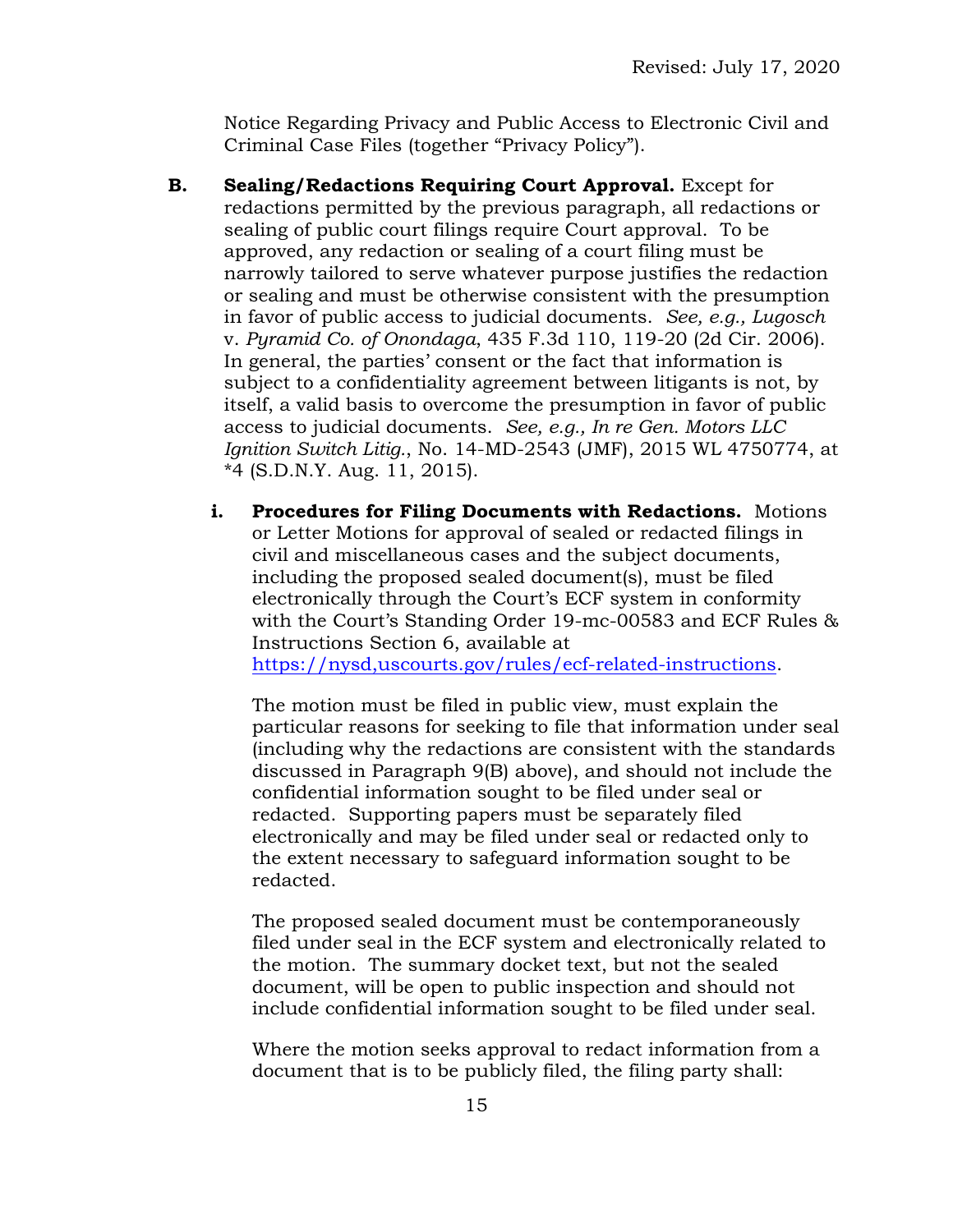(a) publicly file the document with the proposed redactions, and (b) electronically file under seal a copy of the unredacted document with the proposed redactions highlighted. Both documents must be electronically filed on ECF and related to the motion.

Any party unable to comply with the requirements for electronic filing under seal through the ECF system, or who has reason to believe that a particular document should not be electronically filed, must move for leave of the Court to file in the traditional manner, on paper.

**ii. E-mailing of Documents to Chambers**. At the same time, the party should e-mail to Chambers [\(VyskocilNYSDChambers@nysd.uscourts.gov\)](mailto:VyskocilNYSDChambers@nysd.uscourts.gov) (i) a clean (i.e., unredacted) copy of the document and (ii) a copy of the document highlighting the information that has been redacted in the ECF filing.

# **10. Policy on the Use of Electronic Devices**

Attorneys' use of electronic devices (including mobile telephones, personal electronic devices, computers, and printers) within the Courthouse and its environs is governed by the Court's Standing Order M10-468, available at

[https://nysd.uscourts.gov/sites/default/files/pdf/standing-order](https://nysd.uscourts.gov/sites/default/files/pdf/standing-order-electronic-devices.pdf)[electronic-devices.pdf.](https://nysd.uscourts.gov/sites/default/files/pdf/standing-order-electronic-devices.pdf) If required by the Standing Order, counsel seeking to bring a device into the Courthouse shall submit a copy of the Electronic Devices General Purpose Form, available at [https://nysd.uscourts.gov/node/766,](https://nysd.uscourts.gov/node/766) to the Court by e-mail at least 24 hours prior to the relevant trial or hearing. Untimely requests may be denied on that basis alone. If permitted by the Standing Order, mobile telephones are permitted inside the Courtroom, but they **must** be kept turned off at all times. Non-compliance with this rule may result in forfeiture of the device for the remainder of the proceedings.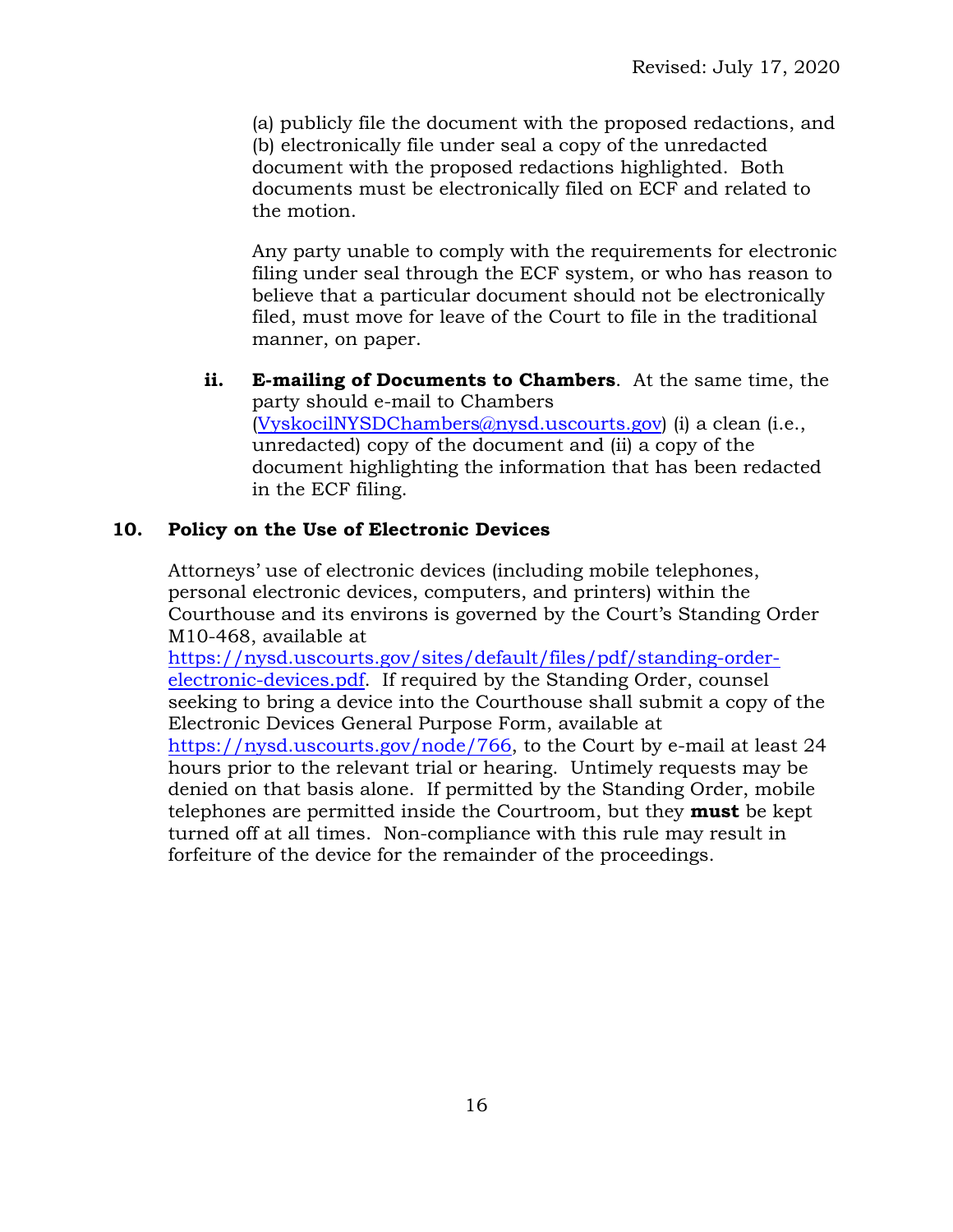# **ATTACHMENT A**

### **DEFAULT JUDGMENT PROCEDURE**

- **1.** Before proceeding with a motion, a plaintiff seeking a default judgment must obtain a Certificate of Default for each defaulting defendant from the Clerk's Office pursuant to Federal Rule of Civil Procedure 55(a) and Local Rule 55.1.
- **2.** After receiving the certificate of default, the plaintiff must file on ECF a motion for default judgment pursuant to Federal Rule of Civil Procedure 55(b)(2) and Local Civil Rule 55.1 and 55.2. A plaintiff seeking a default judgment should NOT proceed by order to show cause.
- **3.** The motion for default judgment must be accompanied by a proposed form of judgment and be supported by the following papers (which must be filed on ECF):
	- a. An attorney's affidavit setting forth:
		- i. A brief description of the nature of the claim(s);
		- ii. A description of the legal and factual basis for the Court's subject matter jurisdiction;
		- iii. A description of the legal and factual basis for the assertion of personal jurisdiction over the defendant against whom default judgment is sought;
		- iv. A statement that the defendant is not an infant or incompetent;
		- v. the basis for entering a default judgment, including:
			- a description of the method and date of service of the Summons and Complaint;
			- the procedural history beyond service of the Summons and Complaint, if any;
			- whether, if the default is applicable to fewer than all of the defendants, the Court may appropriately order a default judgment on the issue of damages prior to resolution of the entire action;
			- the proposed damages and the basis for each element of damages, including interest, attorney's fees, and costs; and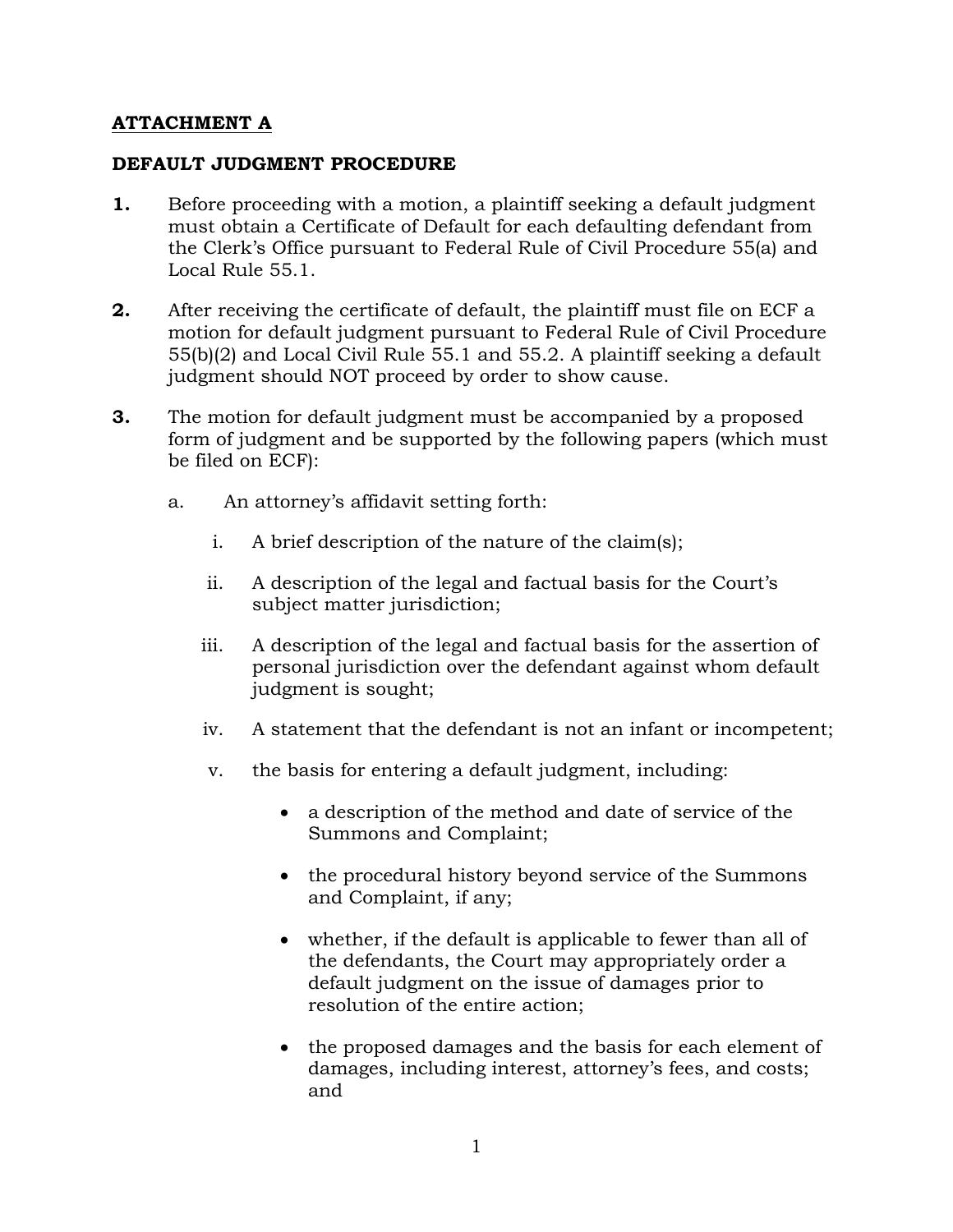- the legal authority for why an inquest into damages would be unnecessary.
- b. A proposed order to show cause.
- c. A proposed default judgment.
- d. A copy of the Affidavit of Service of the Summons and Complaint.
- e. A Certificate of Default from the Clerk of Court.
- **4. Relief.** If a party seeks an award of damages or attorney's fees and expenses, the moving party must also include:
	- a. A request for an amount equal to or less than the principal amount demanded in the Complaint;
	- b. Definitive information and documentation such that the amount provided for in the proposed judgment can be readily calculated. (If this requirement cannot be satisfied, a default judgment may be granted as to liability, and damages will be determined by an inquest.);
	- c. An affidavit representing that no part of the judgment sought has been paid, other than as indicated in the motion;
	- d. Any request for interest on the principal amount may not exceed 9% simple interest, unless a legal or factual basis is demonstrated for a different rate;
	- e. An affidavit setting forth the legal and factual basis for any claim of attorneys' fees and expenses, the hours spent by each attorney, the reasonable hourly rate for each attorney, a description of services and the dates on which the services were rendered and a description of the expenses; and
	- f. The calculations made in arriving at the proposed judgment amount.
- **5.** The Court will review the motion for default judgment and, if appropriate, issue an order setting a date and time for a default judgment hearing.
- **6.** If the Court issues an Order, plaintiff should promptly serve on the defendant (a) a conforming copy of the motion and supporting papers and (b) the Court's Order setting the date and time for the default judgment hearing.